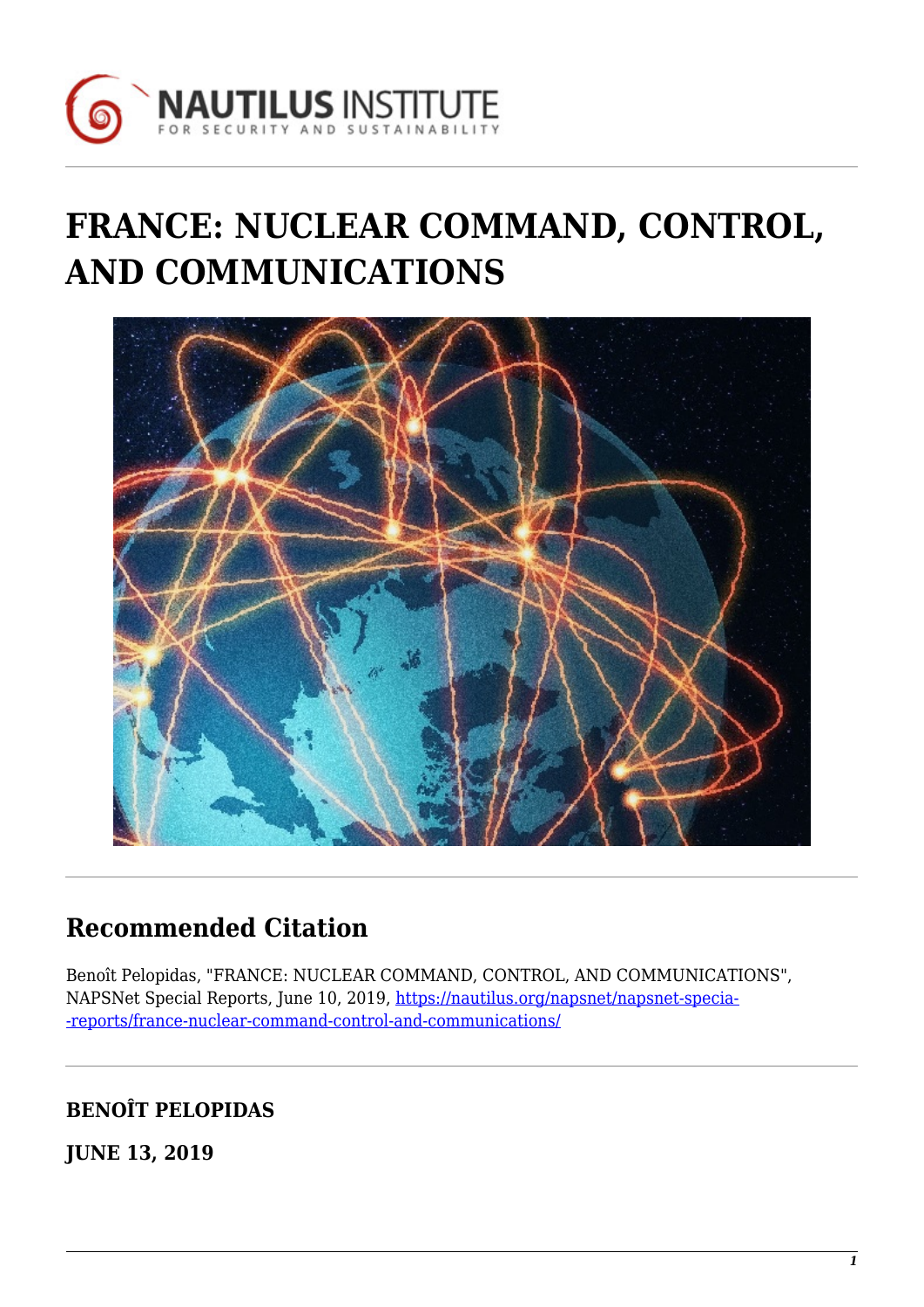# **II. INTRODUCTION**

In this essay, Benoît Pelopidas outlines what is known about French NC3 and identifies discursive, sociological and temporal challenges to assessing the validity of claims on this topic. After reviewing the primacy of presidential nuclear authority, the nuclear chain of command, civilian control over the arsenal, tension between legitimacy and robustness of the chain of command, the role of military authority in the launch order, inadequate code transfer, and accidents and close calls, he concludes: "Beyond the problems of arbitrariness, mismanagement, incidents and accidents outlined above, there are key components of the French nuclear command and control system about which we either do not know much or have partial and conflicting accounts."

Benoît Pelopidas founded the program *Nuclear Knowledges*, holds the chair of excellence in security studies at CERI (Sciences Po) and is affiliated with the Center for International Security and Cooperation (CISAC) at Stanford University and has been visiting fellow at Princeton University's Program on Science and Global Security.

Acknowledgments: This project has received funding from the European Research Council (ERC) under the European Union's Horizon 2020 research and innovation programme (grant agreement No. 759707). The workshop was funded by the John D. and Catherine T. MacArthur Foundation.

This report is published simultaneously **[here](https://www.tech4gs.org/nc3-systems-and-strategic-stability-a-global-overview.html)** by Technology for Global Security and **[here](https://nautilus.org/?p=97875)** by Nautilus Institute and is published under a 4.0 International Creative Commons License the terms of which are found [here.](https://creativecommons.org/licenses/by-nc-sa/4.0/)

The views expressed in this report do not necessarily reflect the official policy or position of the Nautilus Institute. Readers should note that Nautilus seeks a diversity of views and opinions on significant topics in order to identify common ground.

The views expressed in this report do not necessarily reflect the official policy or position of the Nautilus Institute. Readers should note that Nautilus seeks a diversity of views and opinions on significant topics in order to identify common ground.

Banner image is by Lauren Hostetter of [Heyhoss Design.](http://heyhoss.design/)

#### **II. NAPSNET SPECIAL REPORT BY BENOÎT PELOPIDAS**

# **FRANCE: NUCLEAR COMMAND, CONTROL, AND COMMUNICATIONS**

#### **JUNE 13, 2019**

#### **Summary**

This paper engages with French nuclear command, control and communications, or NC3. It first lays out the situation of knowledge about French nuclear history and identifies three challenges to assessing the validity of claims on this topic: a discursive, a sociological and a temporal challenge. Therefore, it is composed of two sections: the first one offers the official rationale for the French NC3 system, its structure, and its performance while the second offers a critical assessment of the limits of validity of such claims. It is based on all the available open source literature in French and English on the topic and is based on elite interviews as well as archival research, and on a rigorous use of social scientific methods to keep the conditions of validity of such claims in focus at every point of the analysis.

#### <span id="page-1-0"></span>**Introduction: The challenges of getting to know about French command-and-control**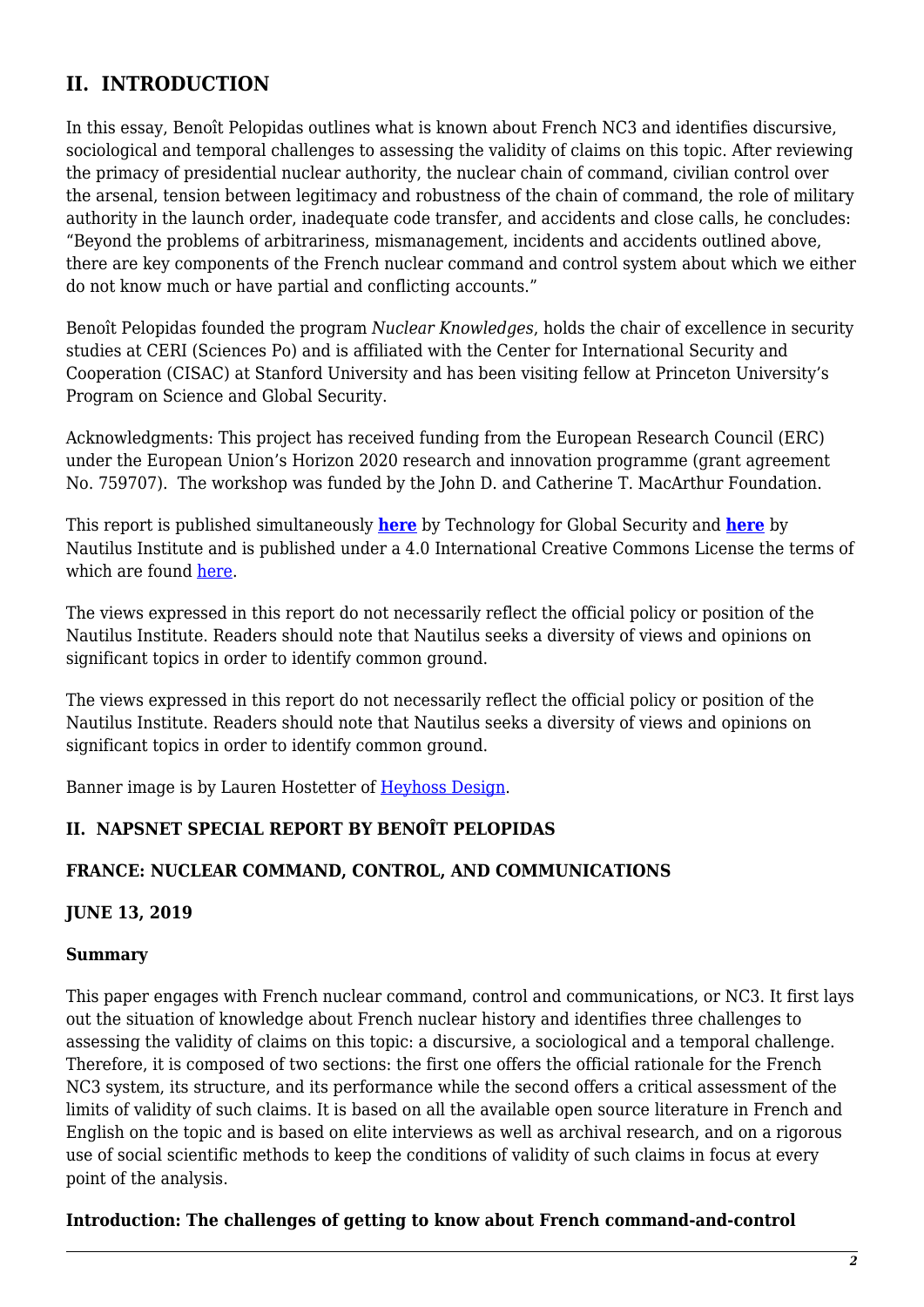#### **procedures and practices[\[1\]](#page-12-0)**

<span id="page-2-0"></span>It is well established that command-and-control practices are highly classified and most discourse about them comes from the executive branch or the presidency of nuclear weapon states. Given that historical research has shown that the centralization of the ability to use nuclear weapons has been overstated in several instances[,\[2\]](#page-12-1) any further investigation of the matter should start with a careful assessment of the conditions of production of the available information on nuclear weapons command and control and the limits of its validity. This will be the main purpose of the introductory section of this paper.

<span id="page-2-3"></span><span id="page-2-2"></span><span id="page-2-1"></span>Indeed, the situation and modes of knowledge production in the other two NATO nuclear weapon states, the US and the UK, is likely to give a misleading picture of available knowledge regarding French command-and-control practices and procedures. In those two countries, an increasing amount of information has become publicly available over time.[\[3\]](#page-12-2) This is true for mostly two reasons. First, processes do exist which allow citizens and researchers to request the declassification of documents in the name of a right to know. Second, NGOs and reputable independent scholars have investigated nuclear weapons issues for a long time and have developed methods allowing them to check and triangulate the validity of claims made by government officials or members of the weapons production facilities. Neither of those conditions applies to the French context. No Freedom of Information Act exists in French law. On the contrary, since February 2008, a law intended to prevent the proliferation of nuclear weapons allows the government to maintain the classification of documents, including any information relevant to the production and handling of such weapons, in perpetuity.<sup>[4]</sup> Scholarly writing about nuclear weapons related issues is very limited and has been dependent on the official discourse on the subject until the creation of the *Nuclear Knowledges* program in 2017 so that checking the validity of the available discourse on the topic was very challenging.[\[5\]](#page-12-4) While good work of diplomatic history was conducted, it illustrates the limits of this particular practice and the concessions associated with the efforts at writing the first wave of historiography. Access to elite participants was a priority. Ability to check the accuracy and completeness of their claims because of lack of independent access to primary documentation was almost absent. As a result, the existing account of French nuclear history, most of which dates back to the 1980s and 1990s, revolves around a state-centric narrative of rational policymaking conducted by leaders who gave their testimony. A second wave of historiography engaging more critically with bureaucratic politics and shedding light on the inconsistencies that have been identified in all other nuclear weapons programs is still in the making.<sup>[6]</sup> Over the last twenty years, nuclear weapons related writings have been monopolized by experts coming from think tanks heavily dependent on state and industry funding; and most recently, nuclear weapons officials have been actively engaged in renarrating French nuclear history and introducing this official, uncritical and biased narrative in universities (Roche 2017; Mongin and Jurgensen 2018). This situation largely accounts for why core questions about command and control, overconfidence in the controllability of nuclear crises, the inconsistencies between Presidential speeches, the doctrine, the targeting policy and the arsenal, as well as the credibility of the French posture over time, have not been asked in any depth in academic circles.

<span id="page-2-4"></span>As a consequence of the problem of access, there is a problem of limits of validity of claims related to the degree of perfection of nuclear control practices (adequate information processing and transfer, operational technology, perfectly compliant personnel who do not make any mistakes) for three reasons: a discursive reason that has to do with the dual goal of claims on those issues, a sociological reason associated with the professional and patriotic duties of the sources, and a temporal reason making it more difficult to assess the independence of sources with regards to each other.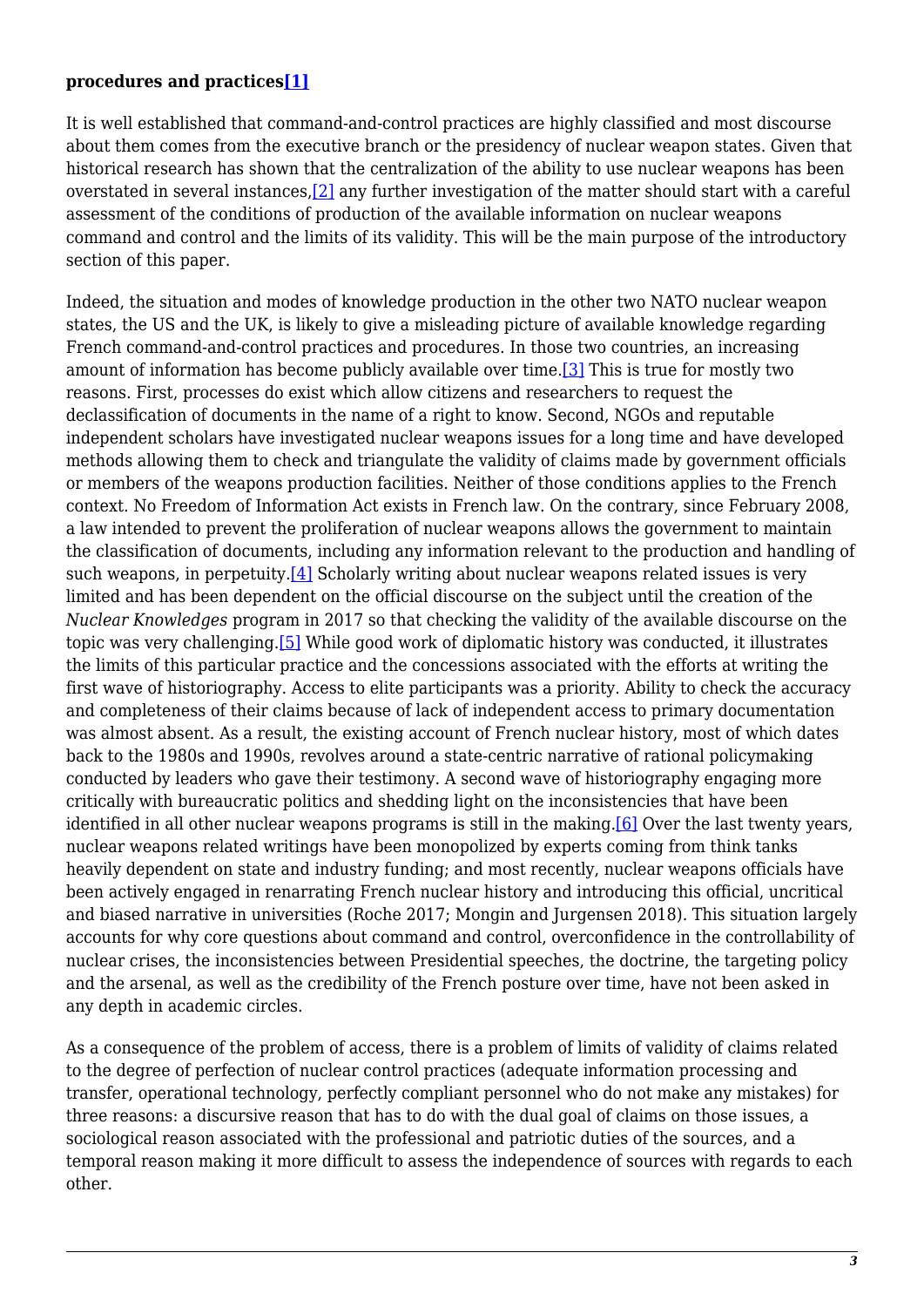Discursively first, claims about nuclear weapons command and control serve two purposes, which are in tension with each other. On the one hand, the claims about command and control practices are analytical and *descriptive*: they are expected to tell how and how well the systems work. To achieve this goal, they should be accurate and complete. On the other hand, such claims are obviously and admittedly *performative*. They are aimed at several audiences to convince them that the system works perfectly so they should both believe the credibility of the pledge of nuclear retaliation and not fear accidental explosions, escalation, or a splendid nuclear first strike caused by a breach in the command and control protocol. Once those two goals are clarified, it becomes clear the performative goal of claims about nuclear command and control practices considerably limits what can be said about its flaws, weaknesses, and past instances of failures and mismanagement. This is most obviously true of any information channel that can be reached by a potential adversary. As a result, we as analysts should expect possible accuracy of such claims but certainly not their completeness.

<span id="page-3-0"></span>While the two goals in tension of claims about command and control explored above prevents completeness, the sociological origins of such claims create a possible duty to hide or mislead on the part of the sources. In other words, information can only be gathered from individuals who have pledged, for professional and/or patriotic reasons, to serve institutions which have an interest in not displaying the limits and weaknesses of the national nuclear weapons infrastructure.[\[7\]](#page-13-1) There is a professional or patriotic duty to hide or mislead as giving an accurate and complete picture of the situation, assuming that one single actor has it, would go against the institution's reputation and the perceived requirements of nuclear deterrence. In the best case scenario, claims will be sincere about their limits but this sincerity will be difficult to assess.

Third, as time passes and nuclear secrecy is maintained, a third, temporal difficulty appears, which has to do with a difficulty to check the independence of the additional sources one finds to make sure they do not result in an undue self-confirming bubble. The scarcity of sources makes it more likely that available testimonies are less independent from each other than they claim to be and the passage of time may remove the first layer of sources, which is where one would see how few they were. As time passes and publications multiply, it becomes less and less visible that they all depend on this single and, as such, unverified, account. A famous precedent is the narrative of Soviet fear of NATO surprise attack which has been presented as a point of consensus among scholars over the last decade but most accounts of which can be traced back to the testimony of KGB defector Oleg Gordievsky.[\[8\]](#page-13-2)

<span id="page-3-1"></span>Therefore, the discursive characteristics of claims about nuclear command and control as well as their sociological origins and the methodological challenges of continued nuclear secrecy and scarcity of sources make completeness impossible and accuracy harder to assess than in any other realm.

This is why this paper will be divided in two parts: the official statements about the organization and performance of French nuclear command and control systems first, and then a critical assessment of the imperfections, contradictions and incompleteness of this picture using rigorous social science methods. It engages French NC3 and leaves aside most practices of nuclear weapons policymaking which are not directly related to it. It is based on publicly available information, archival research in the debates at the French national assembly and interviews with high-level officials in the French nuclear weapons complex, with full awareness that the accuracy of the claims is much more likely than their completeness, given the problems exposed above.

# <span id="page-3-2"></span>**The official rationale for the French chain of command: the nuclear monarchy**[\[9\]](#page-13-3)

*The Primacy of the President*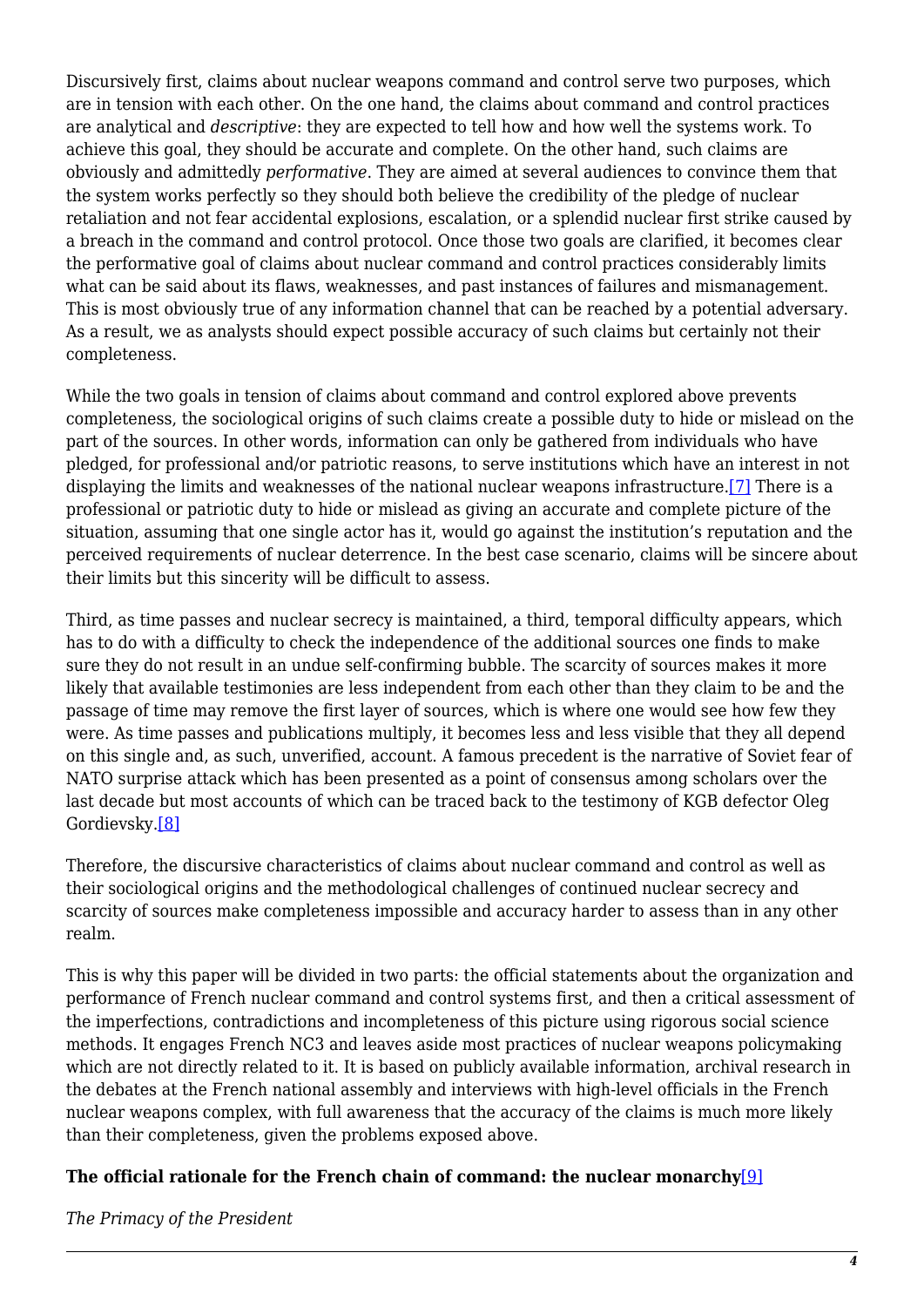<span id="page-4-1"></span><span id="page-4-0"></span>The official narrative of French nuclear history is built around a core rationale of non-delegation of the authority to launch the French nuclear arsenal beyond the President of the Republic[.\[10\]](#page-13-4) The nickname of the "nuclear monarchy"[11], originally meant to be critical when it appeared in the 1970s but quickly appropriated by the power in charge of the arsenal, offers a good illustration.

<span id="page-4-2"></span>This common focus on the head of state is grounded in the French Constitution and two decrees from 1964 and 1996. Article 5 of the Constitution establishes the president as the guarantor of 'national independence' and 'territorial integrity' of France, two commonly stated justifications for the French nuclear arsenal. Article 15 establishes the president as the 'Commander-in-Chief of the Armed Forces' who presides over 'the higher national defence councils and committees'. The 1964 decree gave the president legal authority as the head of the armed forces to engage French strategic air forces which were, at the time, the only ones carrying nuclear warheads[.\[12\]](#page-13-6) This was extensively interpreted as establishing Presidential authority over the use of any French nuclear weapons but this extended authority was only formalized in a June 1996 decree, which elevated the presidential authority over nuclear matters, a decision which requires the President's signature to be reversed[.\[13\]](#page-13-7) Two institutions illustrate the President's primacy in terms of decision-making related to nuclear weapons use: the President's *Etat-major particulier* [private military staff], the existence of which is not established in any decree<sup>[\[14\]](#page-13-8)</sup> and the defense council that later became the Defence and National Security Council. (Tertrais and Guisnel 2016: 165, 235, 237, 238, 250)

#### <span id="page-4-4"></span><span id="page-4-3"></span>*Three people in the nuclear chain of command: The President, the CEMA and the CEMP*

A decision to engage French nuclear forces has to involve three personalities: the President, the *Chef d'Etat-major des Armées* (CEMA, the equivalent of the Chairman of the Joint Chiefs of Staff in its supervision over the French army, navy and air force) and his *Chef d'Etat-major Particulier* (CEMP, Private chief of staff). (Tertrais 2010: 112-113; Tertrais and Guisnel 2016: 246-250; Tertrais and Lewis 2019: 17). The three representations we have of this chain of command are consistent.

The President would initiate the engagement order most likely from the Jupiter command post situated under the Elysée Palace (Giscard d'Estaing 1991: 205). If the President is away, s/he would use the light and mobile command post that is supposed to follow him at all time, the *PC léger déplaçable PCLD*. It is clear that this command center has been remodelled in 2015 but not much more has appeared on what that means (Tertrais and Guisnel 2016: 243). The order would first go to the chairman of the joint chiefs of staff who, since 1996, carries the explicit responsibility of "ensuring the execution of the order of engagement given by the president"[.\[15\]](#page-13-9) This transmission will take place via the *Centre opérationnel des forces nucléaires* (COFN, located in Paris in the îlot Saint Germain and created in 1993). After its validity is verified through means that will be explored later, the order will be sent to the nuclear units.

<span id="page-4-5"></span>If the air launched weapons were to be delivered, the COFN would have to authorize the *Gendarmerie de sécurité des armes nucléaires* (GSAN; the branch of the military police, placed under the authority of the Minister of Defense, and responsible for the physical safety of the warheads. A two-person rule is in force when it comes to the release of weapons (Gregory 1990: 50; Tertrais 2010:112; Tertrais and Lewis 2019: 17).

Three networks are meant to guarantee the adequate transmission of the order from the President to the officer who will actually launch the weapon : : (1) Jupiter connects the President to the Joint Chief of Staff, (2) RAMSES (acronym originally meaning *Réseau Amont Maillé Stratégique et de Survie* or Strategic and Survival Network is the channel through which the units would receive their orders, and (3) SYDEREC (acronym for *Système de Dernier Recours* or System of Last Resort) to be used if France has been hit by a massive nuclear strike. RAMSES has been in place since 1988 and its latest iteration, RAMSES IV, operational since 2014 but constantly expanded and to be completed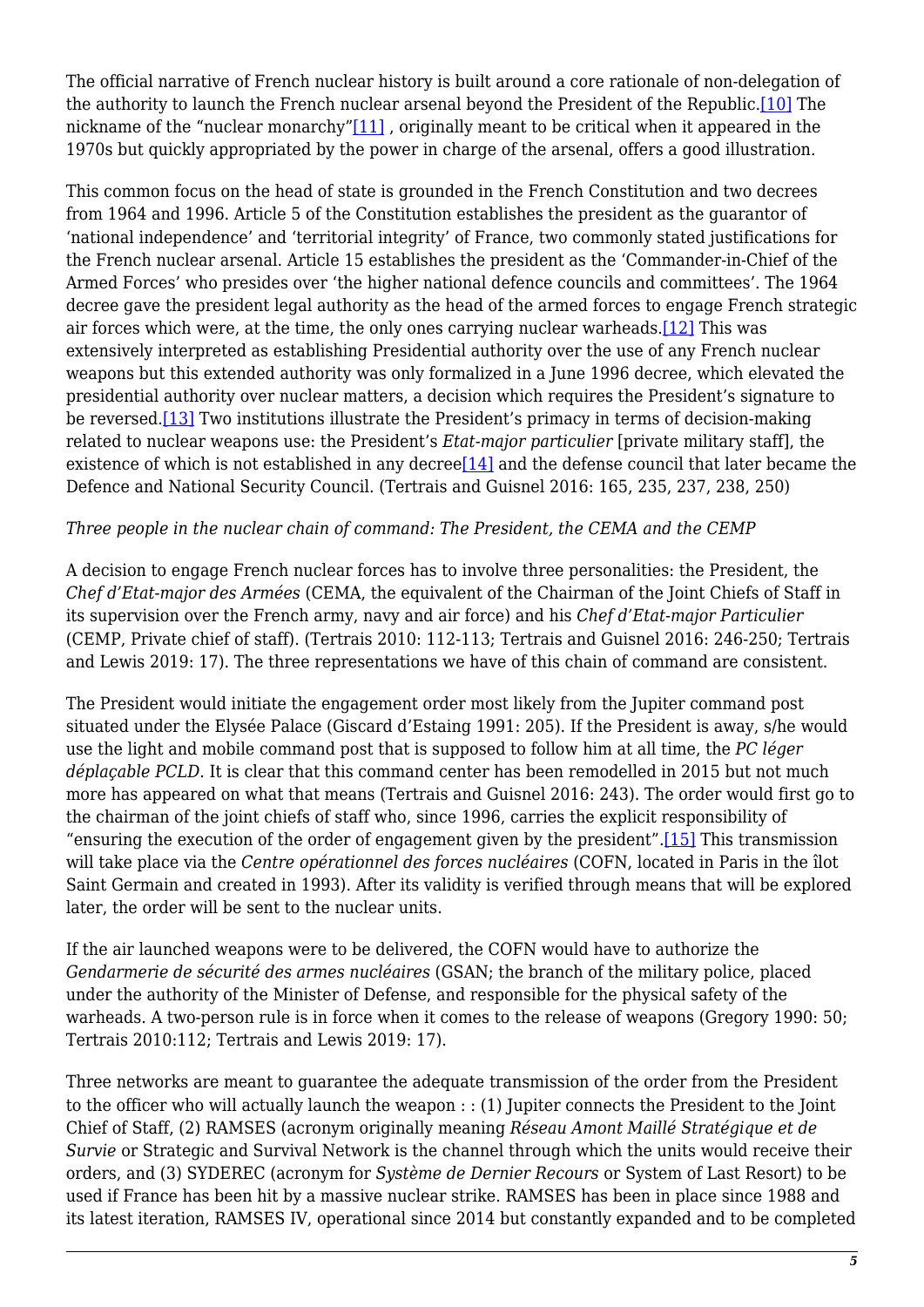in 2019, is hardened and protected against electromagnetic waves (Tertrais and Guisnel 2016: 247, 299) and SYDEREC is said to be based on inflatable balloons dispersed on the French territory (Tertrais and Guisnel 2016: 251; Tertrais and Lewis 2019: 17).

If the order must be transmitted to planes, it will be sent to one of the *Bases à Vocation Nucléaire* [Bases with a nuclear purpose]. The pilot and the navigator of the nuclear capable aircraft are then expected to sit in a "*salle de guerre"* [war room] where they would see files about their mission. They would then get to the plane with a pod in which they are supposed to find the "*enveloppes d'engagement"* [engagement envelopes] allowing them to authenticate the Presidential order. That would mean that the plane takes off with navigation and target coordinates. There is a division of labor between the navigator and the pilot, with the former unlocking a *boitier de contrôle gouvernemental* (BCG) [government controlled case] and the latter actually firing. The *Forces aéronavales nucléaires* [Aeronaval nuclear forces or FANU] based on the aircraft carrier Charles de Gaulle only have planes with one pilot on board so the protocol is different for them, but only little is known about it. Refueling planes KC-135 are also used as intermediaries to communicate with FAS and FANU Rafales (Tertrais and Guisnel 2016: 248). If the order has to be transmitted to SSBNs, this will be done via one of the *centre de transmission marine* [Navy transmission center] of the *Force océanique stratégique* [SSBN force] (see below for the largest of the four existing centers) through very low frequency waves (VLF). A system of satellite transmission (Syracuse III) can also be used but this requires that the SSBN surfaces first (Tertrais and Guisnel 2016: 248-9).

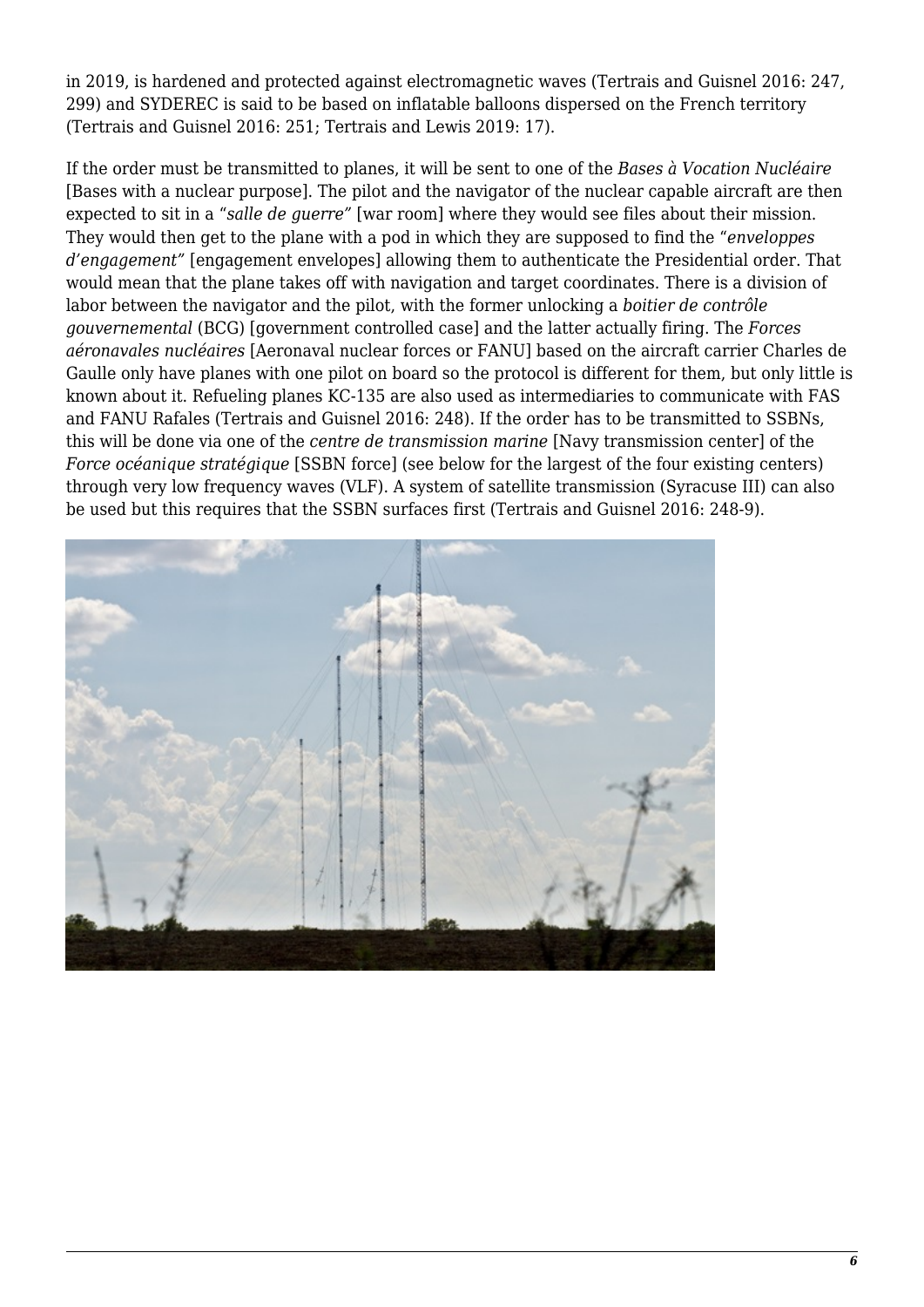

Two pictures of the *Centre de transmission de la marine* at Rosnay (36) in 2018. This site has hosted the antennas designed to transmit orders to French SSBNs since the early 1970s[\[16\]](#page-13-10)

<span id="page-6-0"></span>Modernization programs of the transmission to the French Air Force (Transaéro) and Navy (Transoum) are under way (Tertrais and Guisnel 2016: 248).

# *Civilian control over the arsenal*

The civilian control over French nuclear weapons and the related fissile material is manifested at three levels: (1) the custody of warheads and fissile material, (2) positive and negative control over warhead release, and (3) control of the implementation of approved plans (Tertrais 2010: 111). This is incarnated in one particular role, the *inspecteur des armements nucléaires* (IAN, nuclear weapons inspector), a position created under General de Gaulle, which has evolved over time. The general officer who now holds it is directly accountable to the Head of State and ensures civilian control over French nuclear forces in all three of those aspects (Tertrais 2010: 111; Tertrais and Guisnel 2016: 173, 179; Gadal 2009: 303; interview with a former head of the *Forces aériennes stratégiques*). The other civilian personality who plays a crucial role in the civilian control of nuclear weapons is the Minister of Defence. Former French CEMA General François Maurin (1971–75) explained that his responsibilities included the coding of hard disks to be mounted on the warheads (Institut Charles de Gaulle 1985: 231; Theleri 1997: 261). The person in charge of the coding procedure is said to be part of the Minister's personal staff (Tertrais 2010: 112). Analyst and former member of two commissions in charge of writing the French white paper on defense and national security Bruno Tertrais claims that, "No weapon can physically be detonated without this code. No French nuclear weapon can be physically moved without civilian executive authorization, and the president personally approves any change in alert status. Unlike their US counterparts, for instance, French SSBN commanders have never been able, technically, to launch armed missiles on their own." (Tertrais 2010: 114)

The military intervenes in that within the *Forces aériennes stratégiques*, a *gendarme* has to guard the plane and the warhead and to certify to the Minister of Defense the physical reality of the alert and the presence of the nuclear core (Gadal 2009: 303; interview with a former head of the *Forces aériennes stratégiques*). However, as I will show in the subsection below, the military is not involved in the devolution process in case of incapacitation of elected officials. Finally, the 1996 decision to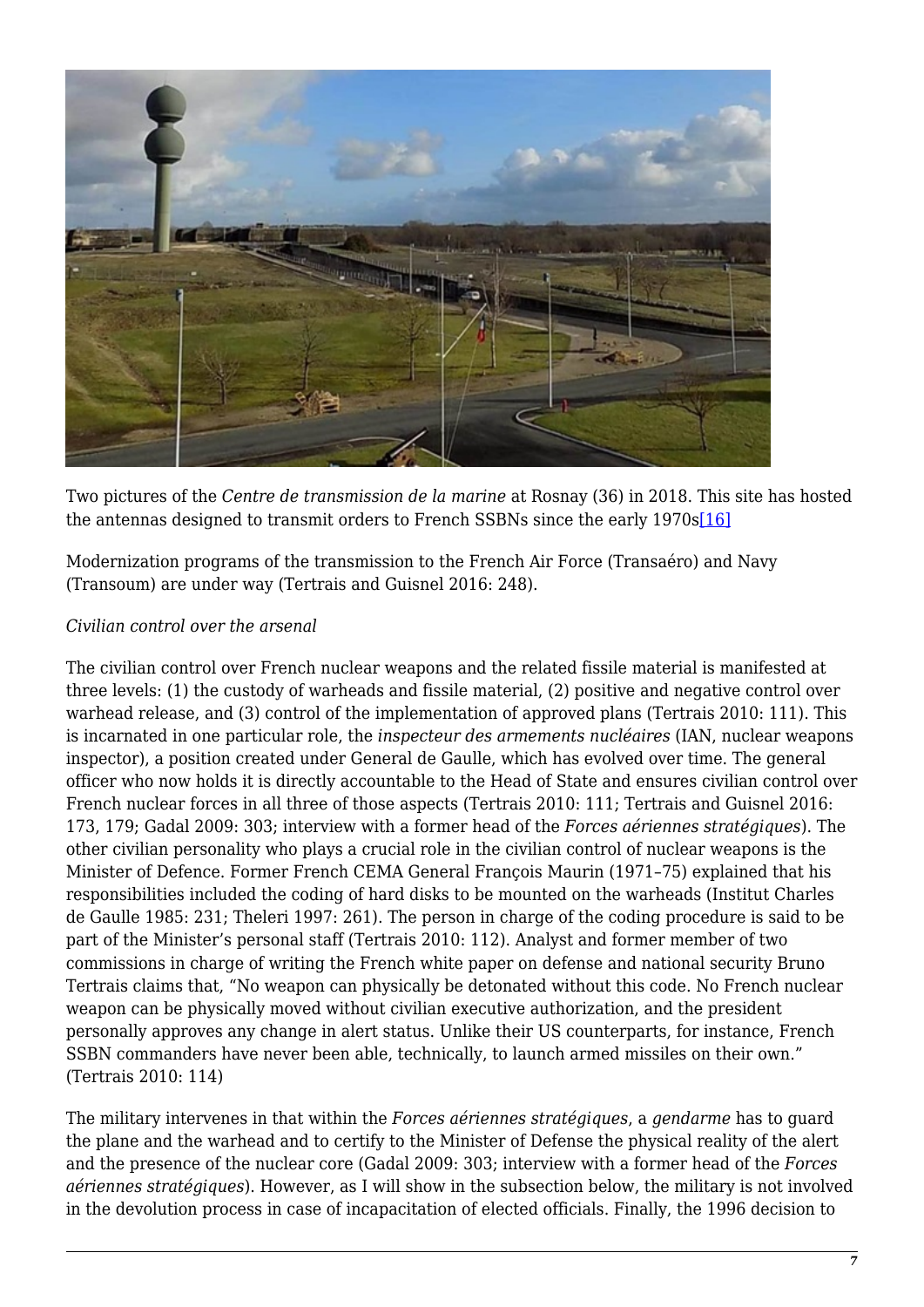put all French nuclear weapons under the category of strategic weapons practically limits the military's agency in the timing or scale of a nuclear strike the way they could have at the time of tactical weapons (Tertrais 2010: 112).

# *Delegation of nuclear authority vs delegation of war powers in case of incapacitation*

Historically, the institutional arrangement of the nuclear chain of command was made possible by the idea that the distinction between war time and peace time no longer applies and that national defense has to be "permanent". This is explicitly stated in the 1959 ordinance[.\[17\]](#page-13-11)

<span id="page-7-1"></span><span id="page-7-0"></span>It is important to note, though, the chain of delegation of nuclear authority differs from that of delegation of war powers. In the latter, the authority is delegated to the President of the Senate if the President is incapacitated, then to the Prime Minister and if the Prime Minister is not able to exercise his/her responsibility either, then the Minister of Defense would be next. The official list is longer but the published part stops there.<sup>[18]</sup> In nuclear matters, the delegation of authority is different. The President of the Senate is bypassed and in case of an incapacitated President, the authority directly goes to the Prime Minister. (See the testimonies of Michel Rocard, who was Prime Minister from 1988 to 1991 in Rocard 1997: 14-15). The Minister of Defense is next in case of incapacitation. (Messmer 1992: 320 and Institut Charles de Gaulle 1985: 335). Former Defense Minister Messmer stated in his memoirs that beyond those three names, the list was secret (Messmer 1992: 320). However, several sources suggest that the fourth name would be a civilian authority designated by the President, who reviews and possibly modifies the list. (Theleri 1997: 263; Cohen 1994: 79; Tertrais and Guisnel 2016: 253-254).

# **Critical assessment of available information of the French command and control practices**

While the previous section presented the French nuclear command and control system from the perspective of those who conceived it, and how it *should* and *is expected to work*, this section confronts those claims to the historical record. It focuses on the following aspects: the problem of arbitrariness and possible lack of legitimacy of the person whom the President can designate to carry the launch order if all the members of the official chain of command have been incapacitated, the crucial role of the military and possibly limited agency of the President in situations of crisis, the cases in which protocol has been broken when it comes to carrying the launch codes, the cases of accidents involving components of the arsenal carrying nuclear weapons and, finally, the aspects about which we have no or contradictory information.

# *The problem of arbitrariness of the delegation at the bottom of the chain?*

<span id="page-7-4"></span><span id="page-7-3"></span><span id="page-7-2"></span>In 2016, a controversy followed the broadcast of a documentary suggesting that an unknown person designated by the President could be given the authority to launch nuclear forces. Former Defense Minister Paul Quilès (1984–45) and his colleagues from *Initiative pour le Désarmement Nucléaire* [Initiative for nuclear disarmament, IDN] denounced the absence of legitimacy of the person who could be arbitrarily designated by the President to give the order to launch French nuclear weapons and kill hundreds of thousands of people if no one in the chain of command was able to give it.[\[19\]](#page-13-13) This is odd, however, given this possibility seems as old as 1964. On April 24, 1964, then Prime Minister Georges Pompidou explained in an ordinary session of the French National Assembly that in case of international crisis, the unique nature of nuclear war required to have a "qualified" person able to immediately launch nuclear retaliation. This logic in turn led to appointing a person "who may be out of Paris"[\[20\]](#page-14-0) and, as a consequence, could not possibly be holding any of the positions in the chain of command described above. In sum, this arrangement is not new. The arbitrary choice of the President in those matters seems to have been normalized but not discussed with the other members in the chain of command. Indeed, the President of the French Senate, Gérard Larcher, was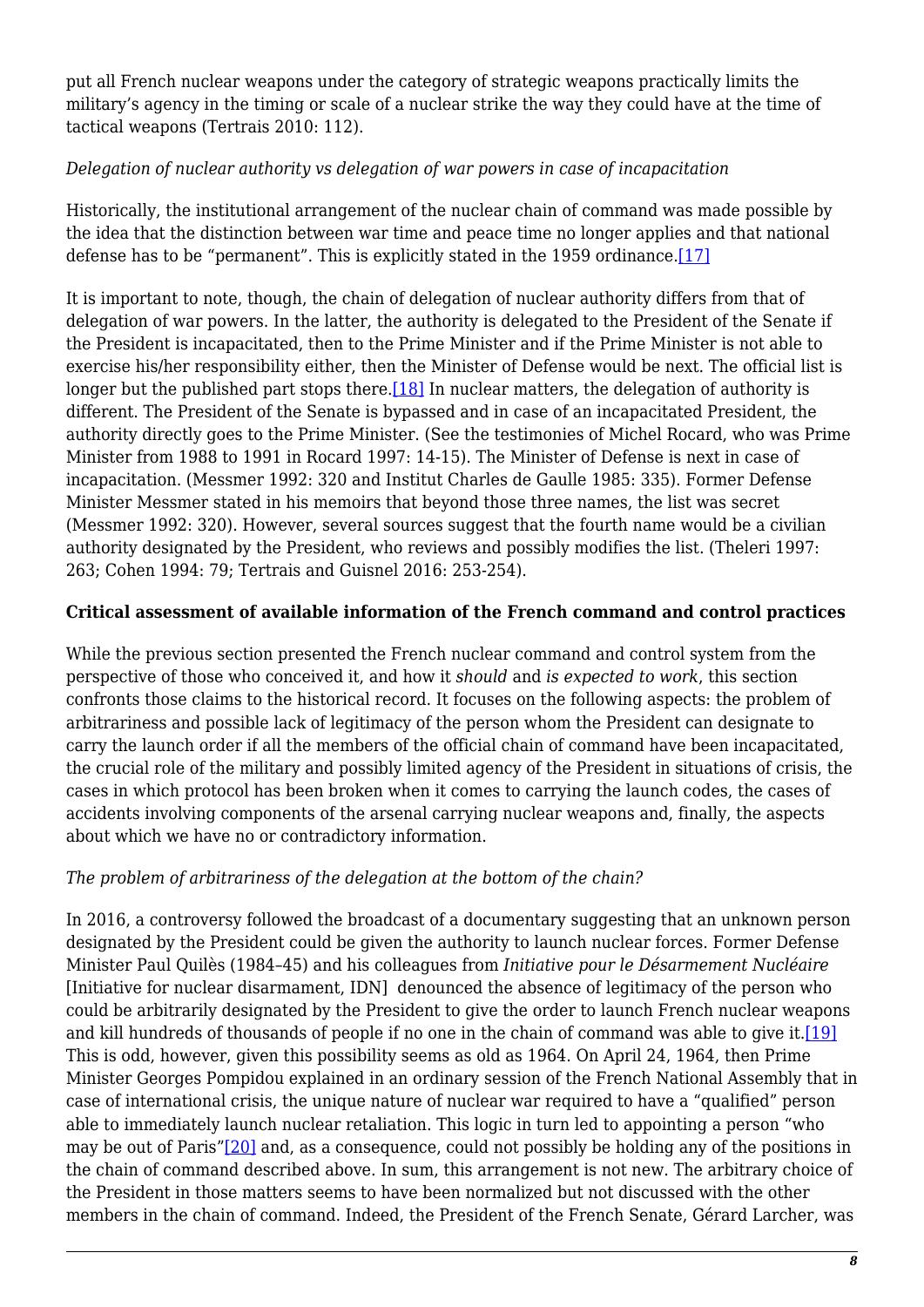approached by IDN and said he was not aware of that procedure and considered it abnormal.[\[21\]](#page-14-1) In that case, there is a tension between legitimacy and robustness of the chain of command as the arbitrariness of the presidential choice, while being problematic from a legitimacy standpoint, decreases the vulnerability associated with the concentration of the decision to retaliate in the hands of the President or in a known list of targetable people (Gregory 1990: 58).

# <span id="page-8-0"></span>*The crucial role of a military authority in the launch order and the agency of the President*[\[22\]](#page-14-2)

Contrary to the assumption that the President makes the decision on his own and, as a result, possesses the codes which are necessary to authorize it, former Presidents and their private chiefs of staff have testified that the President only has one half of the nuclear code and the CEMP the other. Then, the CEMA authenticates the Presidential order and passes it on to nuclear forces. Similarly, the military aide to the President has been said to carry a copy of the presidential code at all times (testimony of Admiral Flohic, who was an aide to de Gaulle, in Institut Charles de Gaulle 1985: 336) and, later, under President Mitterrand (1981–96), only a portion of the code, given that President's fear of terrorism (Cohen 1994: 161). Beyond the issues of uncertainties related to the suitcase and the code itself (see below), the testimony of former President Valéry Giscard d'Estaing makes one question the agency of the President in situations of crisis. In the second volume of his memoirs published in 1991, Giscard remembers a simulation of massive invasion by Soviet troops moving towards Western Europe that he asked his CEMA, Général Méry, to prepare for him, on May 13–14 and 20–21 (Giscard d'Estaing 1991: 203-211). In it, the agency of the President is challenged three times.

First, when General Méry briefs him about the simulation so that the President understands how much time he needs to set aside for it, he identifies a phase in the process in which the President will simply give his order. When Giscard corrects him and insists that he will be asked *whether* he wants to give his order, the General is clear about the need for the system to anticipate the President's decision to use nuclear weapons.

Second, in the first phase of the simulation, when the Commander of the French 1st Army asks the President for the authorization to use tactical weapons "if he deems it necessary" and Giscard decides not to grant it as Soviet troops are not yet in contact with allied units, Méry informs him that the Commander did not intend to use his authorization anyway. The President explicitly wonders why he was asked, but this story also illustrates a larger degree of agency of the commanders in the field than is usually acknowledged.

Third, in the last phase of the simulation, when the Soviets attack again and the President considers we have reached a situation in which the French doctrine of *ultime avertissement* may apply before Soviet troops invade the national territory, the head of the first army shares with the President his analysis of the situation and his proposed course of action, which does not involve any nuclear option, and does not ask for any authorization. The President does not hide his surprise and explicitly asks which authorization he is asked to give. Méry's answer to this question is that he is not asked for any authorization since the commander is not considering a nuclear option. Of course, this was only a simulation that involved specific personalities and a specific context, which is now outdated. However, the extent to which the President's agency was challenged or bypassed is staggering. The fact that the President himself had confessed his "inexperience" in those matters when he was elected a few pages earlier does not make this any less staggering (Giscard 1991: 178).

# *Codes that do not get transferred adequately*

The election of a new President is a crucial moment in which nuclear weapons related information needs to be transferred. However, it is commonly acknowledged that such transfer did not ever take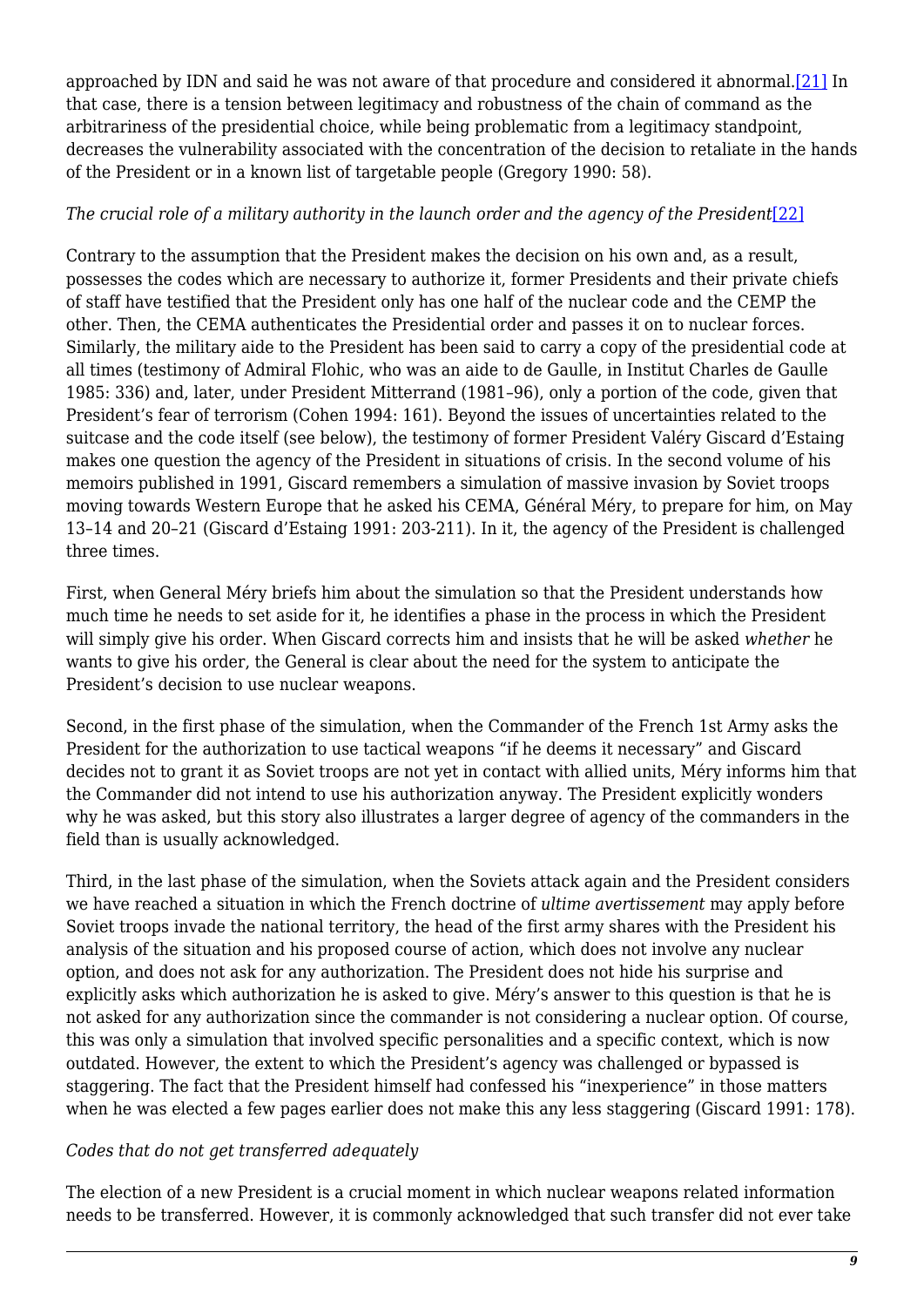place adequately before 1981. After de Gaulle left office in 1969, three days passed before the President of the French Senate Alain Poher, who had become the interim President sought to find the information related to French nuclear forces as his CEMP did not have it and de Gaulle was unreachable. He did receive the information from Minister of Defense Pierre Messmer in an envelope (Tertrais and Guisnel 2016: 238-240). There are conflicting accounts about how Poher transferred the code to the incoming President Georges Pompidou three weeks later. Five years later, Poher had to receive the codes again after Pompidou passed away but he claims that the medallion where the codes were supposed to be was empty. At that time, according to General Pierre Caubel, the *Forces aériennes stratégiques* received a message asking them to ignore any order from the presidency as the President was dead and no one knew where the code was (cited in Gadal 2009: 335-336). As the story goes, the code was in the President's safe, the pin of which had been modified the previous week. So it took a locksmith from French intelligence services to recover it. In 1981, despite conflicting accounts of the object President Mitterrand receives from his predecessor, a widely shared anecdote suggests that Mitterrand placed the object in his jacket's pocket… but the jacket was taken to the dry cleaner so someone had to be sent to pick it up immediately. At least for some time, the amount of which is disputed, the President was unable to give the order to engage nuclear weapons forces.[\[23\]](#page-14-3)

# <span id="page-9-0"></span>*Accidents and close calls*

Command and control practices also assume that the delivery vehicles can accomplish the mission, that the planes in charge of the nuclear mission do not crash and that the submarines do not collide with other submarines. However, those two types of situations did happen.

<span id="page-9-1"></span>The accidents we review in this section do not directly involve nuclear weapons but their delivery vehicle, in the last thirty years.[\[24\]](#page-14-4) Mirage 2000N, which carries this initial because it is nuclear capable, among other types of mission, has been involved in at least 15 serious accidents. This includes two incidents during air refueling leading to the ejection of the pilots, eight collisions with birds or motorized ultralights as this plane was designed to fly at a very low altitude and three recent mechanical incidents: an engine problem in 1996, a fuel pump problem in 1998 and a fuel flow problem in 2008.[\[25\]](#page-14-5) In September 2017, another Mirage 2000N crashed in N'Djamena, Chad, during takeoff[.\[26\]](#page-14-6)

<span id="page-9-4"></span><span id="page-9-3"></span><span id="page-9-2"></span>Beyond those incidents, a story suggests that a pilot of the *Forces aériennes stratégiques* took off with nuclear weapons under his wings thinking he had received an order to go when actually that was not the case. This apparently took place in 1966 on the Air base of Orange and due to a short circuit on a screen which produced an erroneous message of "*décollage de guerre*" (war-time takeoff). The pilot took off and the first requests to return to base he received were not according to protocol so he declined to answer them. As he was waiting for the confirmation of the engagement order, he ran out of fuel and had to go back. (Tertrais and Guisnel 2016: 235[\[27\]](#page-14-7)) As expected, the story is told as evidence that the process is robust because the plane was effectively recalled. But former FAS pilot Robert Galan insists that the landing back was indeed very dangerous because of the sensitivity of this first generation of bombs (Galan 2014: 69). Most interestingly, the Private chief of Staff of General de Gaulle, admiral Philippon, admitted in his memoir that he never reported this accident to the President and assumes that it is the one which would have been assessed as the most serious of all[.\[28\]](#page-14-8)

<span id="page-9-6"></span><span id="page-9-5"></span>During the night of 3-4 February 2009, France's SSBN *Le Triomphant* collided with a UK SSBN, *HMS Vanguard,* in the Atlantic Ocean.<sup>[\[29\]](#page-14-9)</sup> What is known about the incident is the outcome of a UK Freedom of Information (FOI) request from 27 February 2009, investigative journalism, and statements from government officials. According to the UK government's account of the incident, obtained through the FOI request, "Two submerged SSBNs, one French and the other UK, were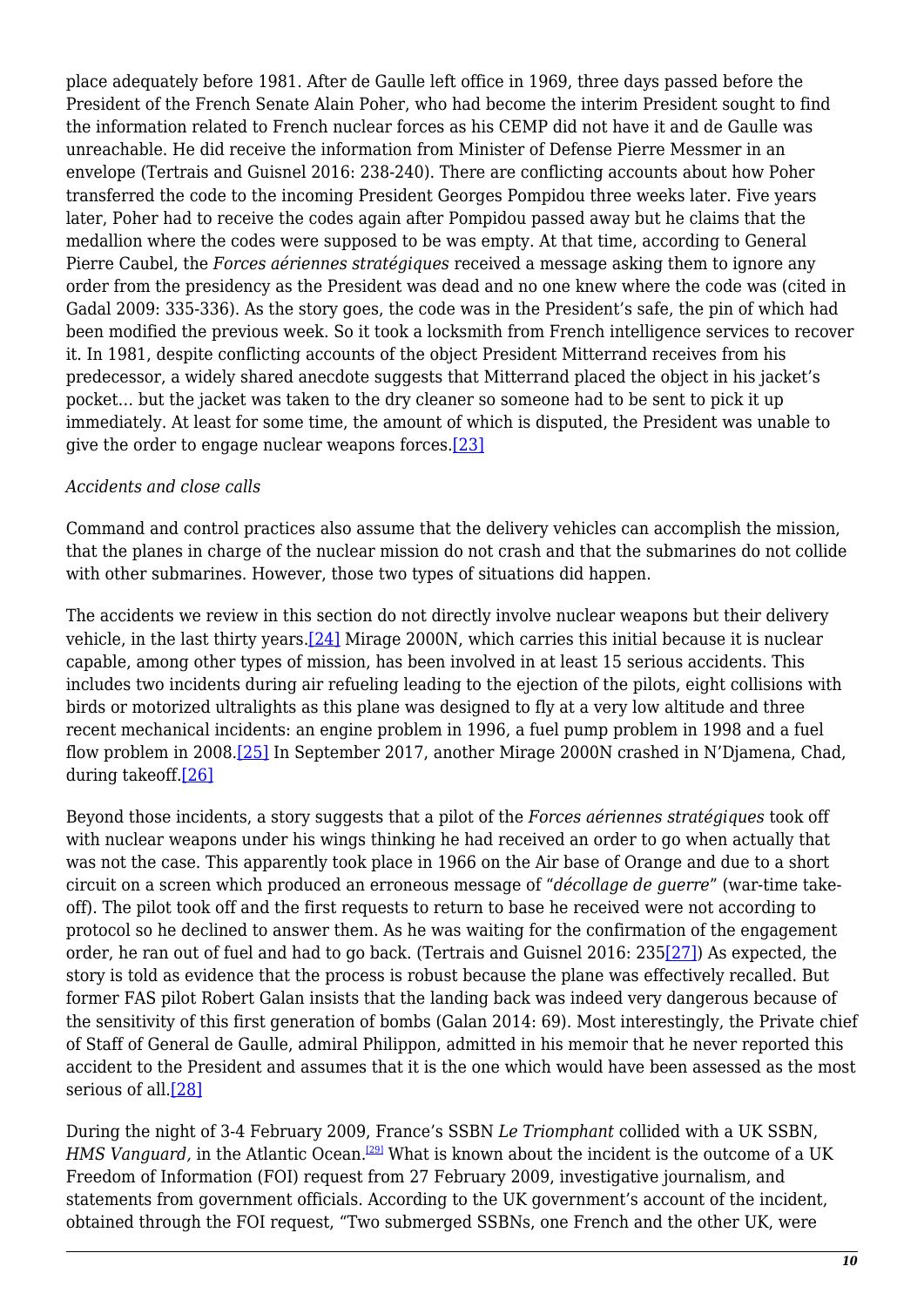conducting routine national patrols in the Atlantic Ocean. The two submarines came into contact at very low speed. Both submarines remained safe and no injuries occurred." The statement added that "[a]t no time was nuclear safety compromised and the Strategic Weapon System remained inside tolerable limits at all times.' The French first official statement, on Febuary 6, that *Le Triomphant*, equipped with 16 ballistic missiles, 'collided with an immersed object (probably a container)."[\[30\]](#page-14-10) The French government later acknowledged that the collision had involved another nuclear-armed submarine.

<span id="page-10-0"></span>The first account of the 2009 collision, alongside Admiral Philippon's testimony above, reminds us that our knowledge of technological failures, accidents, and incidents is most certainly an underestimation of the record due to mistakes and institutional and professional interests in covering them up.[\[31\]](#page-14-11)

#### <span id="page-10-1"></span>*What we do not know*

Beyond the problems of arbitrariness, mismanagement, and incidents and accidents outlined above, there are key components of the French nuclear command and control system about which we either do not know much or have partial and conflicting accounts.

For instance, we do not know the scope or number of presidential nuclear options and the details of command and control procedures on board French SSBNs. On the former matter, the assumption is that there is more than one available nuclear option, which is why one of the missions of the command and control system is to adequately transmit the order about the type of engagement required from the nuclear forces (Tertrais and Guisnel 2016: 234). We do not know either how the chain of command would operate on board an SSBN in crisis situation (Tertrais and Guisnel 2016: 254).

The April 1961 nuclear situation in Algeria is now considered to have not been dangerous, but this deserves further investigation. (The most recent and synthetic work is Tertrais 2013.) On April 21, 1961, as a result of a referendum on the self-determination of Algeria, four generals organized a coup and took over the city of Algiers. At that time, the French nuclear test site was in the region of Reggane, in Algeria. While classic US accounts of the nuclear situation in French Algeria at the time of the *putsch des généraux* [military coup] have long suggested that French authorities decided to detonate the device that was there at the time for fear that the insurgents might capture it. A more recent account based on discussions with French intelligence officials led the analyst to dismiss the case entirely as a relevant precedent to think about nuclear terrorism. Most recently, and predictably given the three challenges identified in the introduction of this essay, Bruno Tertrais concluded that "the device was never at risk of being controlled by the rebels" (2013: 44) and that the coup was mostly independent from any nuclear considerations. In his view, this is the case because (1) contrary to original accounts, the device was not in the base controlled by the rebels, (2) he found no evidence of willingness to seize the device on the part of the units around it, (3) the rebels had no way of knowing whether the components of the device were stored at the based or had already reached the testing ground, (4) the timing of the test in the early morning is the usual time, and (5) detonating it would have been extremely challenging anyway because the assembling process was partly automated and the device was not meant to be moved and detonated at will. However, even he acknowledges that security at the base was limited to one platoon of *gendarmes* and a company of soldiers, with another one some fifty kilometers away, and that the security culture was lax, given how remote the base was. Moreover, his study is only based on secondary sources which were not originally focused on the nuclear dimension of the coup and a few interviews. Archival investigations may reveal dangers that have not yet surfaced.

Conflicting versions of the content of the French "nuclear suitcase" are also available. Colonel Peer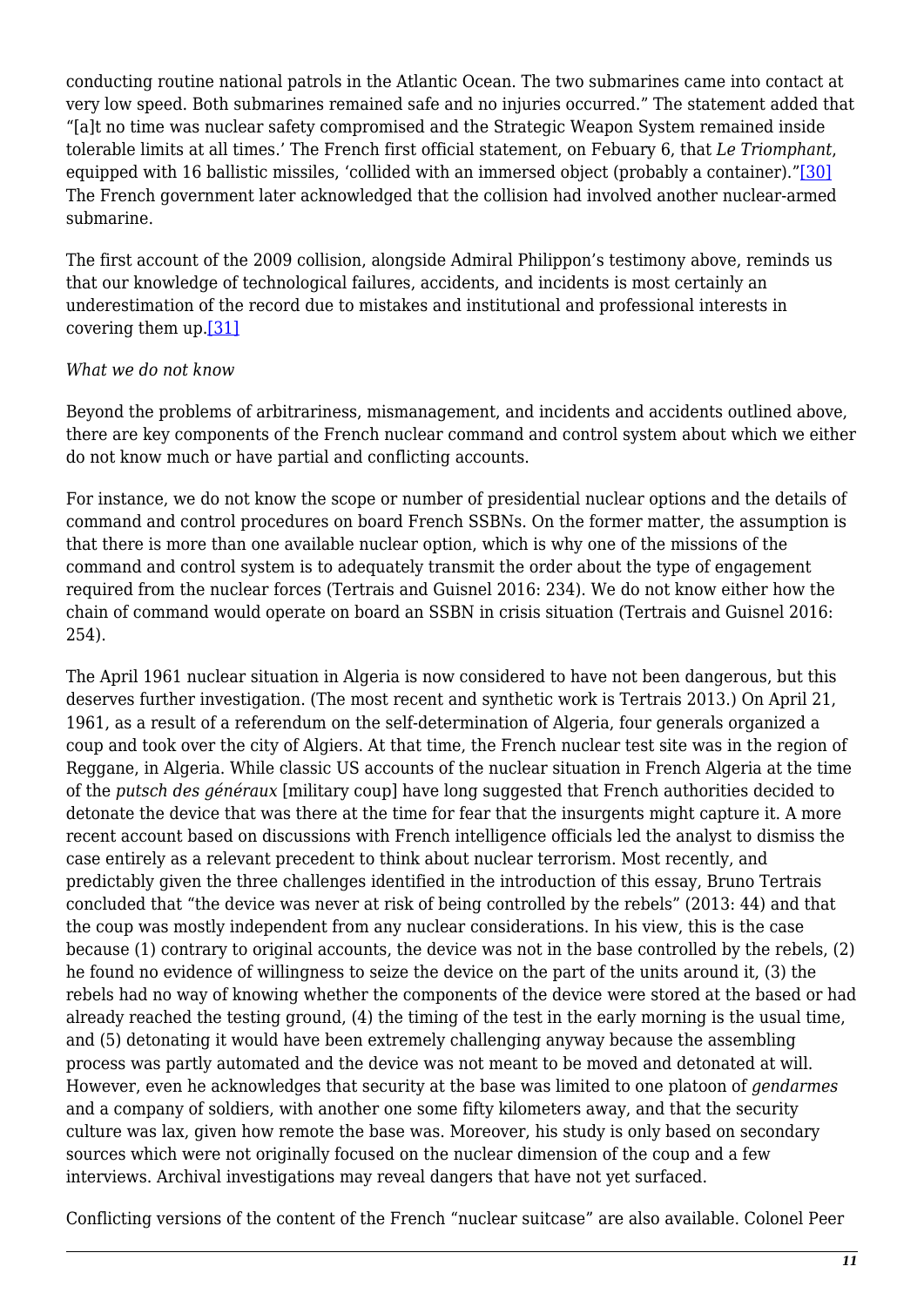de Jong, military aide in charge of carrying it between 1994 and 1997, treats it as mostly symbolic and empty of the crucial "object" that is supposed to be used to authenticate the order. Speaking with journalists in 2015, he considers that having a critical piece of technology in the suitcase would actually make the system more fragile and that keeping the crucial object in it would be risky too. However, General Henri Bentégeat, CEMP between 1999 and 2002, contradicts this version and asserted in 2013 that the football included "a coding machine and other complex and secret systems." But three years later, he confessed that he himself never looked into the football carried by the military aide (cited in Tertrais and Guisnel 2016: 237, 244; my translation). Those conflicting accounts suggest that, in the end, we do not know either about the command and control procedure on board French SSBNs or the exact content of the French nuclear suitcase, which would be crucial if a nuclear crisis takes place at a time when the President is away from the Elysée Palace and has to react before getting back to the Jupiter command post.

<span id="page-11-0"></span>A final area to be investigated, which may reveal practices which differed from what is expected, has to do with the health of leaders. While we know that Kennedy's heavy medication may have clouded his judgment at key moments of nuclear diplomacy, [32] the implications of French Presidents' declining health and heavy pain related to it on nuclear command and control has not yet been properly investigated[.\[33\]](#page-15-0) One has to remember that Georges Pompidou died in office and that François Mitterrand suffered from prostatic cancer and kept it secret from the public for eleven years while he was the President of France.[\[34\]](#page-15-1)

# <span id="page-11-2"></span><span id="page-11-1"></span>**Bibliography on French NC3**

#### *Primary sources and testimonies*

Institut Charles de Gaulle. *L'aventure de la bombe: De Gaulle et la dissuasion nucléaire, 1958–1969.* Paris, Plon, 1985

Valéry Giscard d'Estaing. *Le pouvoir et la vie*. Vol. 2: *l'affrontement*. Compagnie 12, 1991.

Michel Rocard. Préface in *Rapport de la commission de Canberra*. Paris, Odile Jacob, 1997.

Pierre Messmer. *Après tant de batailles. Mémoires*. Paris, Albin Michel, 1992.

#### *Commentary*

Cohen, Samy. "France, civil-military relations and nuclear weapons," *Security Studies* 4(1), 1994: 153-179.

Gregory, Shaun. "French nuclear command and control," *Defense analysis* 6(1), 1990: 49-68.

Tertrais, Bruno. France in Hans Born, Bates Gill and Heiner Hänggi (eds.), *Governing the Bomb*. *Civilian control and democratic accountability of nuclear weapons*. Oxford, Oxford University Press, 2010.

Tertrais, Bruno. "A 'nuclear coup?' France, the Algerian War and the April 1961 nuclear test" in Bruno Tertrais and Henri D. Sokolski (eds.), *Nuclear weapons security crises. What does history teach us?* Carlyle, PA: US Army War College, 2013: 25-64.

Tertrais, Bruno and Jeffrey Lewis. *The finger on the butter. The authority to use nuclear weapons in nuclear-armed states.* CNS occasional paper n°45, February 2019, pp. 16-19.

Yost, David. S. "France's nuclear deterrence strategy: concepts and operational implementation," in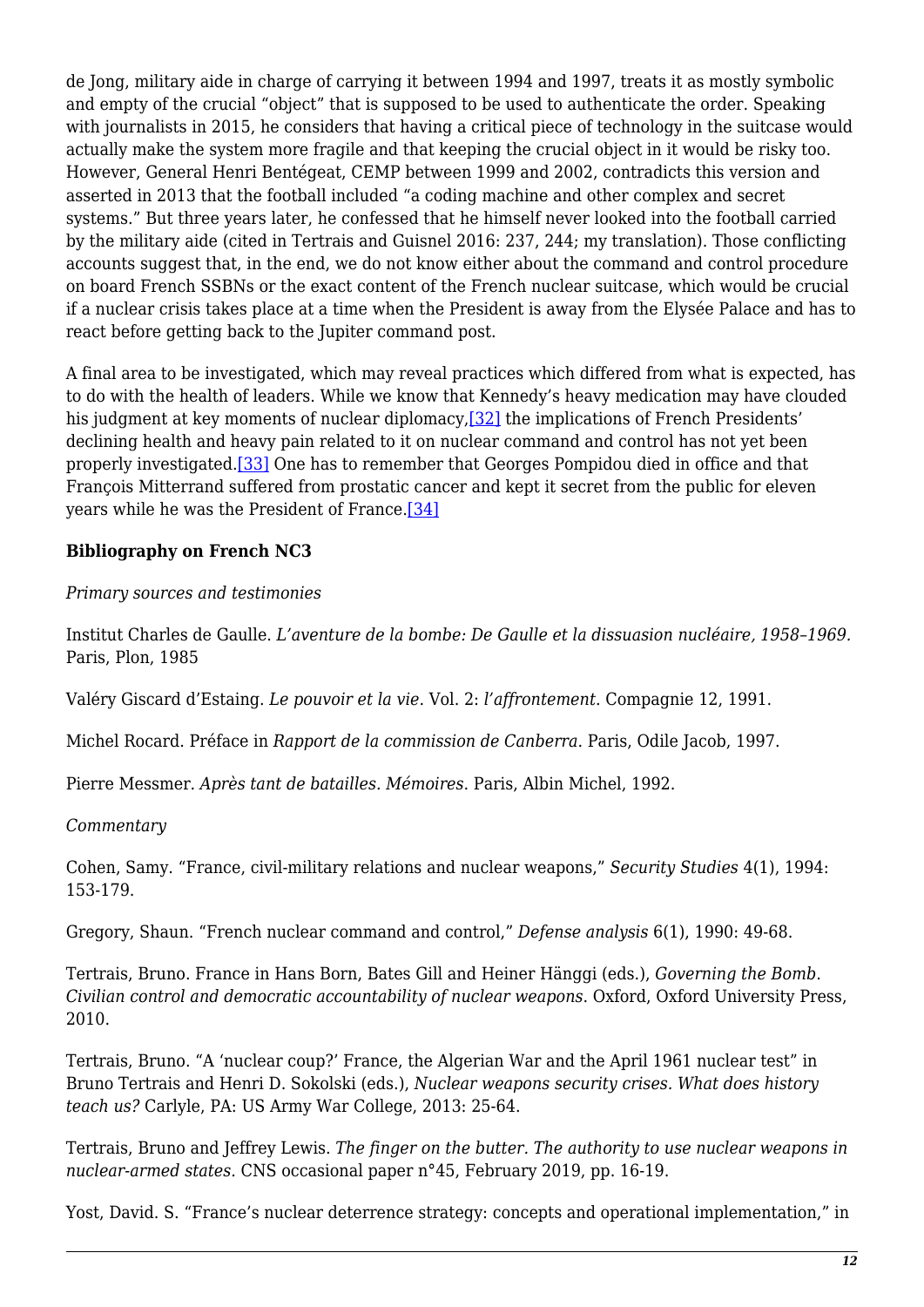Henri Sokolski (ed.), *Getting MAD*. *Nuclear Mutual Assured Destruction, its Origin and Practice*, Strategic Studies Institute, 2004.

*In French, not translated*

Sylvain Champonnois, « L'armée de l'air française et le nucléaire. L'adaptation au système d'arme stratégique piloté Mirage IV (1956-1966) », *Stratégique* 2013/1 n°102.

Patrice Delcourt (dir.), *Les sentinelles de la paix*. Paris: Editions du Zéphyr, 1999.

Serge Gadal, *Forces aériennes stratégiques. Histoire des deux premières composantes de la dissuasion nucléaire française*. Paris: Economica, 2009.

Robert Galan, *Forces aériennes stratégiques. Missions au coeur du secret defense*, Toulouse, Privat, 2014.

Frédéric Lert & Hervé Beaumont, *Les Forces Aériennes Stratégiques : 50 ans d'alerte nucléaire*. Paris: Zéphyr Éditions, collection Prestige, 2015.

Dominique Mongin and Céline Jurgensen (eds.), *Résistance et dissuasion.* Paris, Odile Jacob, 2018.

Dominique Pestre (ed.), *Deux siècles d'histoire de l'armement en France. De Gribeauval à la force de frappe*, Paris: Éditions du CNRS, 2005.

Nicolas Roche. *Pourquoi la dissuasion*. Paris, PUF, 2017

Bruno Tertrais and Jean Guisnel. *Le Président et la bombe. Jupiter à l'Elysée*. Paris, Odile Jacob*,* 2016, in particular chapters 18 and 19.

Marc Theleri. *Initiation à la force de frappe française 1945-2010*. Paris, Stock, 1997.

Maurice Vaïsse (ed.), *Armement et cinquième République. Fin des années 1950 – fin des années 1960*. Paris: CNRS éditions, 2002.

# **III. ENDNOTES**

<span id="page-12-0"></span>[\[1\]](#page-1-0) In text references about French NC3 can be found in full in the bibliography at the end of this paper. Other references not directly related to French NC3 will be indicated in full in footnotes. My warmest thanks go to the NK team, Peter Hayes and Steve Freedkin and in particular to Nari Shelekpayev and Roxana Vermel for making this paper better than it would have been.

<span id="page-12-1"></span>[\[2\]](#page-2-0) For instance, in 1964, candidate Lyndon B. Johnson campaigned on the fact that his political opponent could not be trusted with nuclear weapons and insisted on the fact that he would have sole authority on launching the weapons while he was organizing the delegation of such authority. See Bruce G. Blair *The Logic of Accidental Nuclear War* (Washington D.C., The Brookings Institution, 1993) ; Daniel Ellsberg, *The Doomsday Machine. Confessions of a nuclear war planner*, New York, Bloomsbury, 2017, p. 15-16.

<span id="page-12-2"></span>[\[3\]](#page-2-1) In the UK, information came from the documentary *The Human Button* released on the BBC in December 2008.

<span id="page-12-3"></span>[\[4\]](#page-2-2) Sébastien-Yves Laurent, *Le secret de l'Etat.* Paris: archives nationales, 2015, p. 153.

<span id="page-12-4"></span>[\[5\]](#page-2-3) Detailed evidence of how expert nuclear discourse in France shares most assumptions of French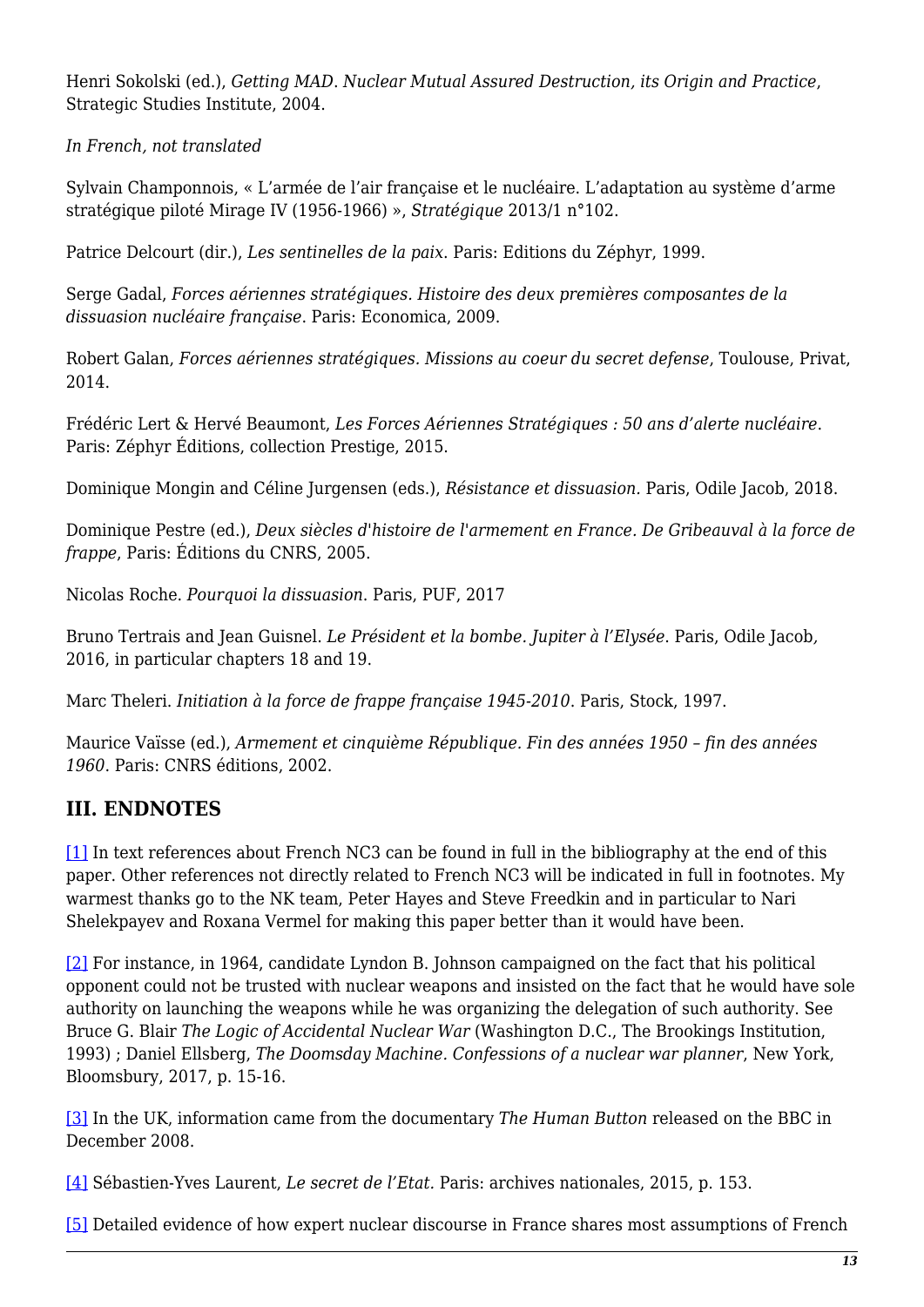official nuclear weapons policy can be found in Benoît Pelopidas, "Sortir du panglossisme nucléaire" [beyond nuclear panglossism], Thomas Meszaros (éd.), *Les stratégies nucléaires. Ruptures et continuités.* Bern, Peter Lang, forthcoming.

<span id="page-13-0"></span>[\[6\]](#page-2-4) Beatrice Heuser, *Nuclear Mentalities*. *Strategies and beliefs in Britain, France and the FRG*, London, Palgrave McMillan, 1998 chap. 5; Benoît Pelopidas, "The unbearable lightness of luck. Three sources of overconfidence in the controllability of nuclear crises" *European Journal of International Security* 2:2, July 2017: 240-262; Florent Pouponneau, L*a politique française de nonprolifération nucléaire. De la division du travail diplomatique,* Bruxelles, Peter Lang, 2015 [French nuclear non-proliferation policy].

<span id="page-13-1"></span>[\[7\]](#page-3-0) This tension is explored in full in Benoît Pelopidas, Nuclear weapons scholarship as a case of selfcensorship in security studies", *Journal of Global Security Studies* 1(4), November 2016 and "Sortir du panglossisme nucléaire".

<span id="page-13-2"></span>[\[8\]](#page-3-1) See Simon Miles, 'The war scare that wasn't. Able Archer and the myths of the Second Cold War', paper presented at the *Nuclear Knowledges* workshop on nuclear close calls, Paris, November 16, 2018.

<span id="page-13-3"></span>[\[9\]](#page-3-2) This section owes a lot to Tertrais 2010.

<span id="page-13-4"></span>[\[10\]](#page-4-0) Bernard Chantebout, « La dissuasion nucléaire et le pouvoir présidentiel » [Nuclear deterrence and executive power], *Pouvoirs*, no. 38 (1986), pp. 21–32 ; Scilla McLean (ed.), in the name of the Oxford Research Group, *How nuclear decisions are made*, London: Palgrave 1986, p. 179.

<span id="page-13-5"></span>[\[11\]](#page-4-1) Samy Cohen, *La monarchie nucléaire. Les coulisses de la politique étrangère sous la cinquième République.* Paris: Hachette, 1986; Beatrice Heuser, *Nuclear Mentalities*. *Strategies and beliefs in Britain, France and the FRG*, London, Palgrave McMillan, 1998 chap. 5.

<span id="page-13-6"></span>[\[12\]](#page-4-2) Décret no. 64-46 du 14 janvier 1964 relatif aux forces aériennes stratégiques [Decree no. 64-46 of 14 January 1964 relating to the strategic air forces].

<span id="page-13-7"></span>[\[13\]](#page-4-3) Décret no. 96-520 du 12 juin 1996 portant détermination des responsabilités concernant les forces nucléaires [Decree no. 96-520 of 12 June 1996 on the determination of responsibilities related to nuclear forces].

<span id="page-13-8"></span>[\[14\]](#page-4-4) It is composed of four generals plus staff, including most importantly the President's *Chef d'état major particulier*, [Private chief of staff, CEMP]

<span id="page-13-9"></span>[\[15\]](#page-4-5) Decree no. 96-520 of 12 June 1996.

[-](https://www.lanouvellerepublique.fr/indre/la-force-dissuasive-s-immerge-en-brenne?queryId[query1]=57cd2206459a452f008b4594&queryId[query2]=57c95b34479a452f008b459d&page=0&pageId=57da5ce5459a4552008b469a)

<span id="page-13-10"></span>[\[16\]](#page-6-0) Jean-Michel Bonnin, « La force dissuasive s'immerge en Brenne », *La Nouvelle République*, 3 March 2018, available at [https://www.lanouvellerepublique.fr/indre/la-force-dissuasive-s-imm](https://www.lanouvellerepublique.fr/indre/la-force-dissuasive-s-immerge-en-brenne?queryId[query1]=57cd2206459a452f008b4594&queryId[query2]=57c95b34479a452f008b459d&page=0&pageId=57da5ce5459a4552008b469a)[rge-e-](https://www.lanouvellerepublique.fr/indre/la-force-dissuasive-s-immerge-en-brenne?queryId[query1]=57cd2206459a452f008b4594&queryId[query2]=57c95b34479a452f008b459d&page=0&pageId=57da5ce5459a4552008b469a)

[brenne?queryId%5Bquery1%5D=57cd2206459a452f008b4594&queryId%5Bquery2%5D=57c95b344](https://www.lanouvellerepublique.fr/indre/la-force-dissuasive-s-immerge-en-brenne?queryId[query1]=57cd2206459a452f008b4594&queryId[query2]=57c95b34479a452f008b459d&page=0&pageId=57da5ce5459a4552008b469a) [79a452f008b459d&page=0&pageId=57da5ce5459a4552008b469a](https://www.lanouvellerepublique.fr/indre/la-force-dissuasive-s-immerge-en-brenne?queryId[query1]=57cd2206459a452f008b4594&queryId[query2]=57c95b34479a452f008b459d&page=0&pageId=57da5ce5459a4552008b469a).

<span id="page-13-11"></span>[\[17\]](#page-7-0) Ordonnance no. 59-147 of January 7, 1959 on the general organisation of defense, Article 1.

<span id="page-13-12"></span>[\[18\]](#page-7-1) Ordonnance no. 59-147, Article 14.

<span id="page-13-13"></span>[\[19\]](#page-7-2) Their blog publications can be found here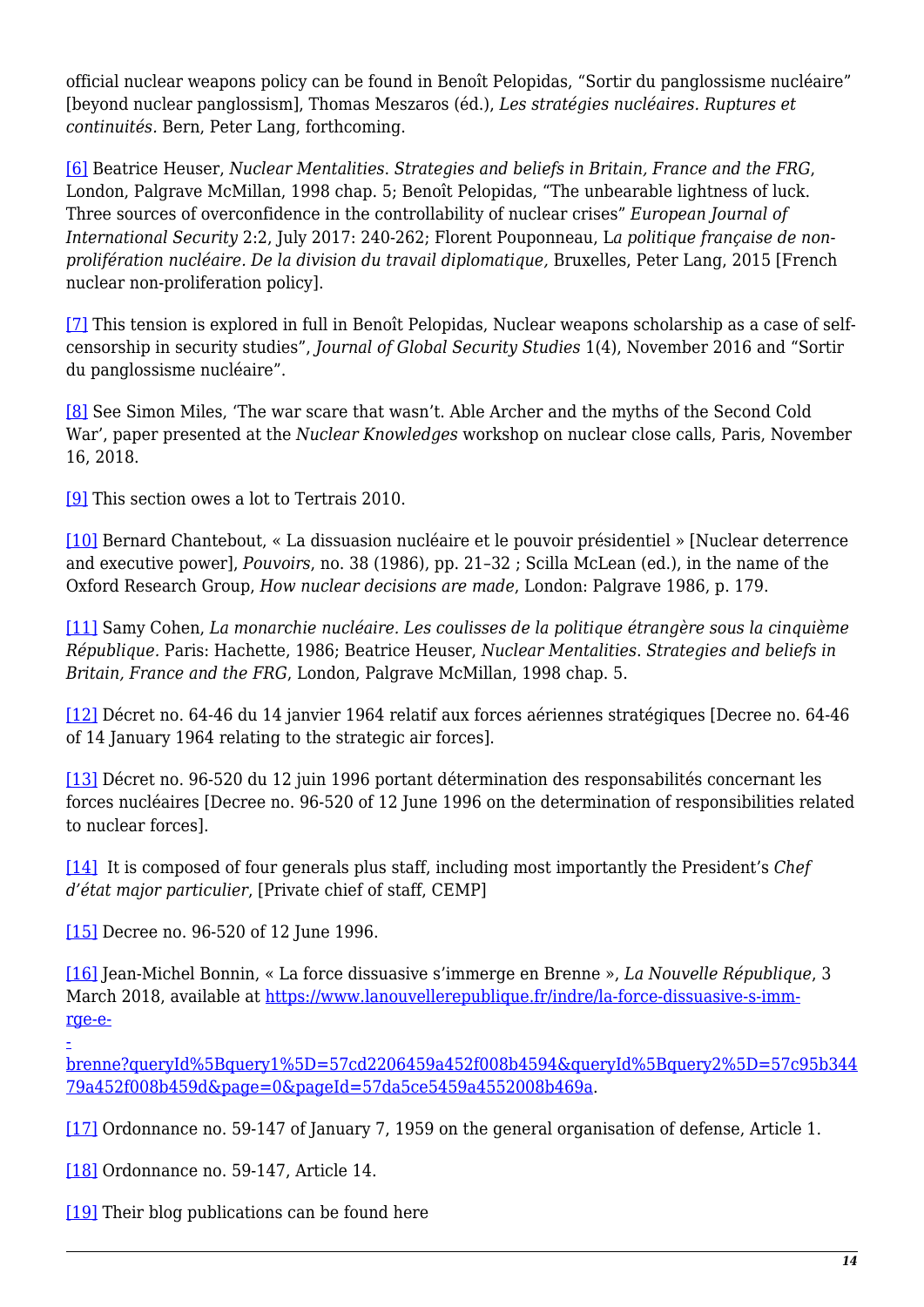<http://paul.quiles.over-blog.com/2016/03/la-dissuasion-c-est-moi-dit-l-inconnu-de-province.html>also published on mediapart at [https://blogs.mediapart.fr/paul-quiles/blog/240316/nucleaire-le-retou-](https://blogs.mediapart.fr/paul-quiles/blog/240316/nucleaire-le-retour-du-docteur-folamour) [-du-docteur-folamour](https://blogs.mediapart.fr/paul-quiles/blog/240316/nucleaire-le-retour-du-docteur-folamour) and [https://blogs.alternatives-economiques.fr/collin/2016/03/18/la-bombe](https://blogs.alternatives-economiques.fr/collin/2016/03/18/la-bombe-le-president-et-l-inconnu)[le-president-et-l-inconnu](https://blogs.alternatives-economiques.fr/collin/2016/03/18/la-bombe-le-president-et-l-inconnu)

<span id="page-14-0"></span>[\[20\]](#page-7-3) Georges Pompidou, Journal officiel de la République Française, débats parlementaires. Assemblée Nationale, deuxième législature, deuxième session ordinaire de 1963-4, compte rendu intégral de la séance du vendredi 24 avril 1964, p. 946.

<span id="page-14-1"></span>[\[21\]](#page-7-4) E-mail correspondence with General Bernard Norlain (2S), vice-President of IDN and former head of the military cabinet of Prime Ministers Jacques Chirac and Michel Rocard, 12 January 2019.

<span id="page-14-2"></span>[\[22\]](#page-8-0) All unsourced claims in this section come from Tertrais and Guisnel 2016: 235, 247.

<span id="page-14-3"></span>[\[23\]](#page-9-0) Jacques Séguéla, « La clé atomique » ['The Atomic Key'], *Le Nouvel Observateur*, 5–11 January 2006;, Victoria Gairin, « Derrière les murs du Château » ['Behind the Walls of the Castle'], *Le Point*, 29 March, 2012.

<span id="page-14-4"></span>[\[24\]](#page-9-1) For earlier accidents on Mirage IV, see Galan 2014: 71-75; 103-110.

<span id="page-14-5"></span>[\[25\]](#page-9-2) Laurent Lagneau, « Le Mirage 2000N prend sa retraite, après 30 ans passés au service de la dissuasion nucléaire », *Opex360*, 26 June 2018, available at [http://www.opex360.com/2018/06/21/mirage-2000n-prend-retraite-apres-30-ans-passes-service-de-di](http://www.opex360.com/2018/06/21/mirage-2000n-prend-retraite-apres-30-ans-passes-service-de-dissuasion-nucleaire) [ssuasion-nucleaire](http://www.opex360.com/2018/06/21/mirage-2000n-prend-retraite-apres-30-ans-passes-service-de-dissuasion-nucleaire)

<span id="page-14-6"></span>[\[26\]](#page-9-3) Jean-Dominique Merchet, « Un mirage 2000N s'écrase à N'Djaména », blog *Secret Défense*, 21 september 2017, available at [https://www.lopinion.fr/blog/secret-defense/mirage-2000n-s-ecr](https://www.lopinion.fr/blog/secret-defense/mirage-2000n-s-ecrase-a-n-djamena-134946)[se-a-n-djamena-134946](https://www.lopinion.fr/blog/secret-defense/mirage-2000n-s-ecrase-a-n-djamena-134946)

<span id="page-14-7"></span>[\[27\]](#page-9-4) Jean-Dominique Merchet, «Le jour où le Mirage IV décolla avec une vraie bombe nucléaire », blog *Secret défense*, 8 June 2015, available at [https://www.lopinion.fr/blog/secret-defense/jou-](https://www.lopinion.fr/blog/secret-defense/jour-mirage-iv-decolla-vraie-bombe-nucleaire-actualise-3-25009) [-mirage-iv-decolla-vraie-bombe-nucleaire-actualise-3-25009](https://www.lopinion.fr/blog/secret-defense/jour-mirage-iv-decolla-vraie-bombe-nucleaire-actualise-3-25009)

<span id="page-14-8"></span>[\[28\]](#page-9-5) Amiral Philippon, *La Royale et le roi*, Paris, éditions France Empire, 1982, p. 154.

<span id="page-14-9"></span>[\[29\]](#page-9-6) This paragraph is adopted from the co-authored study *Too close for comfort: cases of near nuclear use and options for policy*, London: Chatham House, 2014 (with Patricia Lewis, Heather Williams and Sasan Aghlani), p. 21.

<span id="page-14-10"></span>[\[30\]](#page-10-0) Laurent Zecchini, « Une collision entre deux sous-marins nucléaires en toute discrétion », *Le Monde*, 26 février 2009. Available at [https://www.lemonde.fr/europe/article/2009/02/26/une](https://www.lemonde.fr/europe/article/2009/02/26/une-collision-entre-deux-sous-marins-nucleaires-en-toute-discretion_1160669_3214.html)[collision-entre-deux-sous-marins-nucleaires-en-toute-discretion\\_1160669\\_3214.html](https://www.lemonde.fr/europe/article/2009/02/26/une-collision-entre-deux-sous-marins-nucleaires-en-toute-discretion_1160669_3214.html) and BBC News, 'Nuclear subs collide in the Atlantic', 16 February 2009, available at [http://news.bbc.co.uk/2/hi/7892294.stm.](http://news.bbc.co.uk/2/hi/7892294.stm)

<span id="page-14-11"></span>[\[31\]](#page-10-1) Eric Schlosser documented the plans having to cover up nuclear weapons related accidents in the US case. I am not aware of research into other nuclear weapon states' attempts at doing the same. *Command and Control*, New York: Allen Lane, 2013. On the French case, he also interestingly claims that in the early 1950s, when US nuclear weapons were first transferred to French Morocco, the French government was not told about them (p. 165).

<span id="page-14-12"></span>[\[32\]](#page-11-0) See Rose McDermott, *Presidential Leadership, Illness and Decisionmaking*, Cambridge, Cambridge University Press, 2008, pp. 116-158 and my "unbearable lightness of luck" fn 34 p. 246